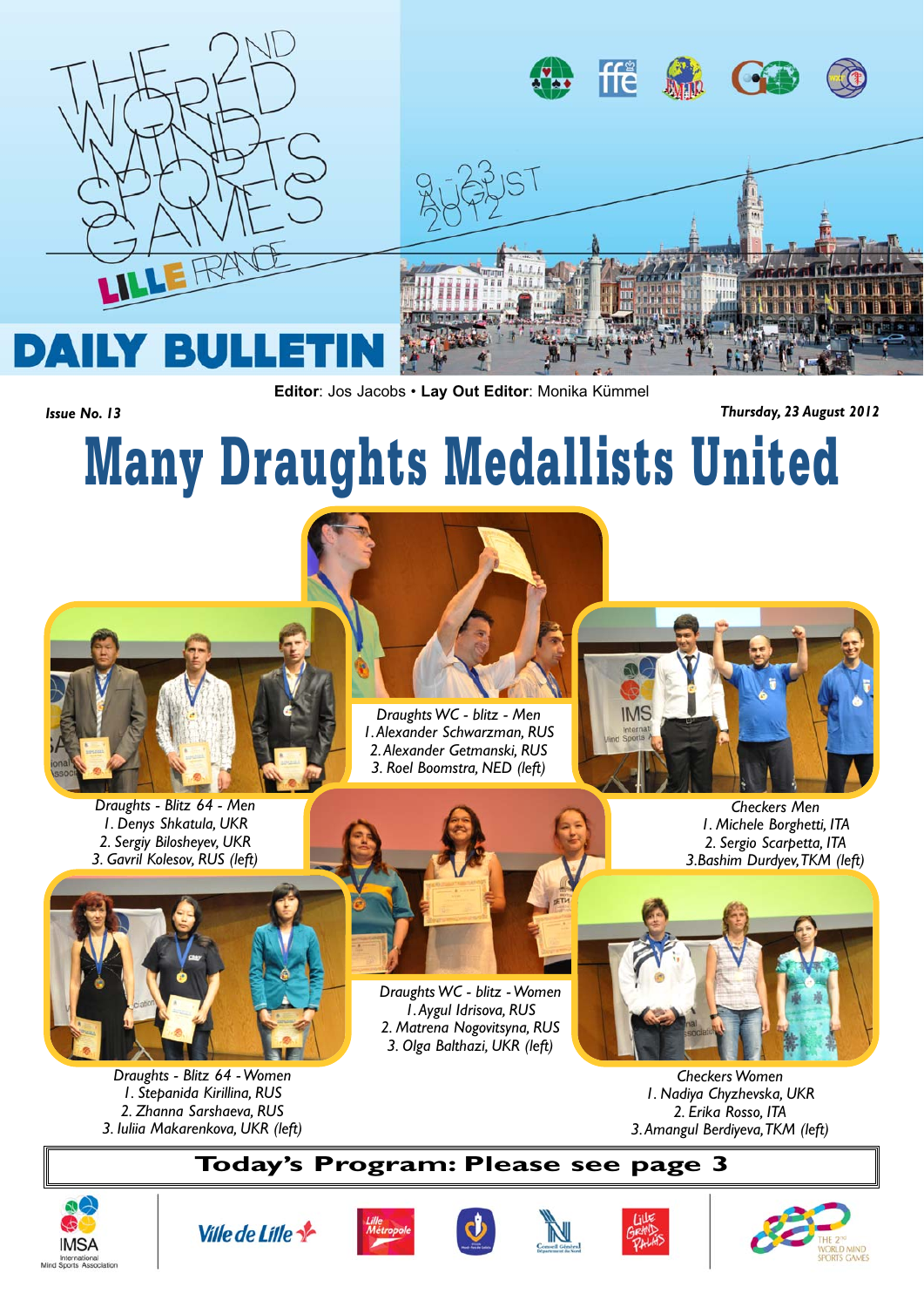## **The Game Of Bridge**



After two weeks of play, our Bulletin still has not explained to you what bridge, the game played on the 3rd floor in the Grand Palais, is actually about. Below, you will find a summary.

Contract bridge, or simply bridge, is a trick-taking game using a standard deck of 52 playing cards. It is played by four players in two competing partnerships, with partners sitting opposite each other around a table. Millions of people play bridge worldwide in clubs, tournaments, online and with

friends at home, making it one of the world's most popular card games, particularly among seniors.

For purposes of scoring and reference, each player is identified by one of the points of the compass and thus North and South play against East and West. The game consists of several deals each progressing through four phases: dealing the cards, the auction (also referred to as bidding), playing the hand, and scoring the results. Dealing the cards and scoring the results are procedural activities while the auction and playing the hand are the two actively competitive phases of the game.

Dealing: In duplicate bridge (see below) the dealer is predetermined by the board. The board also contains the four hands which have been dealt and placed in the board prior to commencement of the game; these hands are not redealt over the course of the event.



Auction or Bidding: The bidding starts with the dealer and rotates around the table clockwise with each player making a call, the purpose being to determine which partnership will contract to take more tricks given a particular trump suit or without trumps (notrump), i.e. the strain. The partnership

which makes the highest final bid is known as the declaring side and is said to have 'won' the contract. The player on the declaring side who, during the auction, first stated the suit ultimately becoming trumps (or first stated notrump if that is the final strain) is referred to as the declarer.

Playing: The rules of play are similar to other trick-taking games with the additional feature that the hand of declarer's partner is displayed face up on the table after the opening lead has been made by the member of the defending side to the left of declarer; the displayed hand is referred to as the dummy and is played by declarer.



Scoring: After all thirteen tricks have been played, or after a claim has been made and accepted, the hand's score is determined by comparing the actual number of tricks taken by the declaring partnership with that proposed in the contract and awarding points accordingly. The available scoring points for the declaring side are dependent upon both the level and strain of the contract and are awarded to them only when the contract is 'made', i.e. at least the contracted for number of tricks are won by them; failure to do so results in the defending side's receiving points instead, and they are said to have 'defeated' the contract. Individual scores of several hands are accumulated to determine the overall game score.

The most common competitive game variant is duplicate bridge. That's also what is being played here in Lille. In duplicate bridge, the hands are dealt and played in such a manner that each partnership plays the same set of hands as their East-West or North-South counterparts at other tables and with the scoring based upon relative performance. This game only involves skill as the participants in each of the four compass seats will have to bid and play with the same 13 cards of any particular deal. Organizers of duplicate events may set the pace and duration of play, and group players of similar interests, skill levels, age, or gender, or combinations thereof. The game variant and associated method of scoring have a significant influence on bidding and card-play strategies. Competitions in duplicate bridge range from small clubs with a handful of tables to large tournaments such as the World Bridge Championships here in Lille where players on hundreds of tables play the same hands. National Bridge organizations may define player eligibility and provide country representation in international play.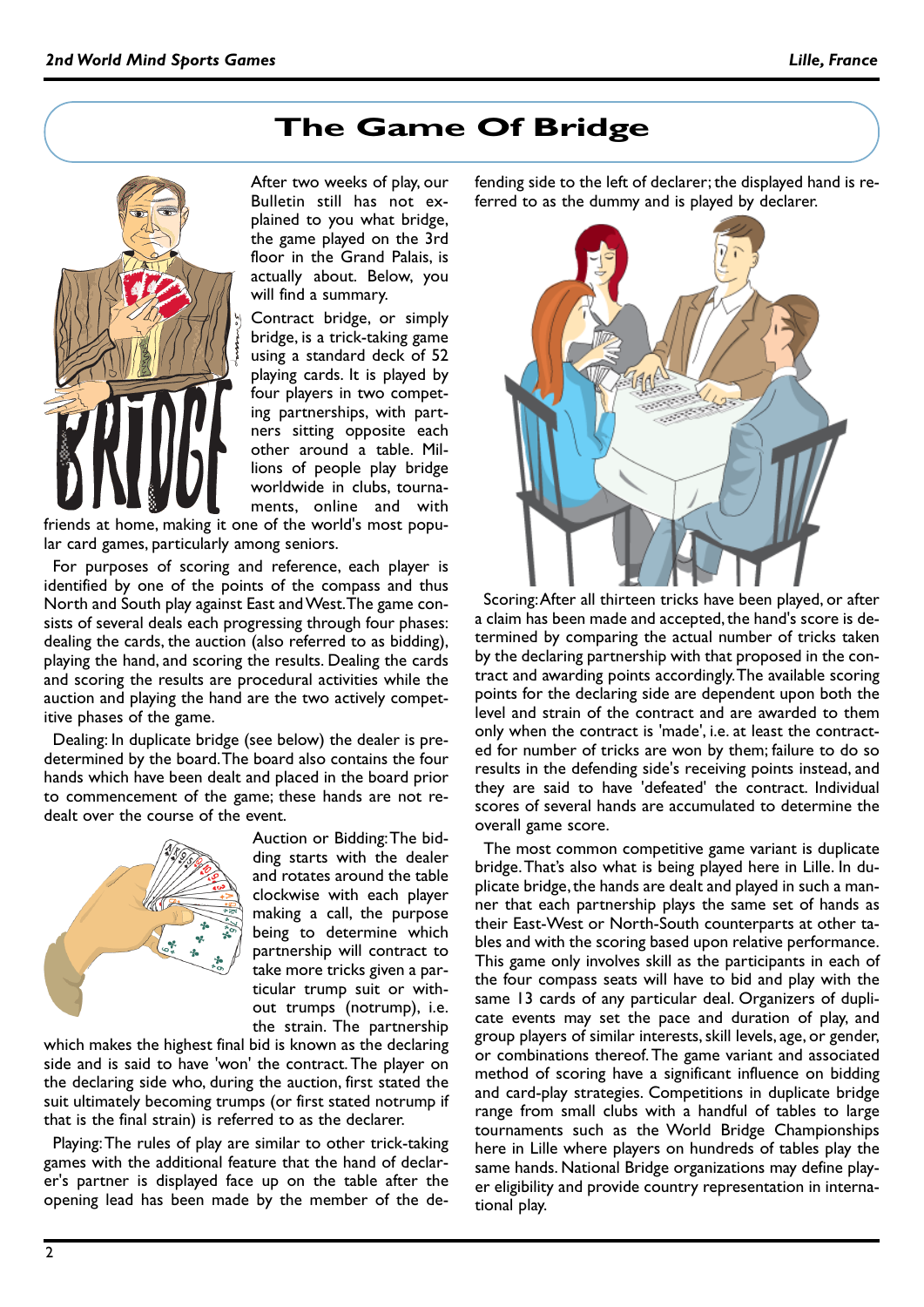## **The Daily Little Interview**

A new feature designed to tell you more about some of the particpants here in Lille.

**Name** Michele Borghetti

**What sport do you compete in?** Draughts.

**Date of Birth** March 13, 1973.

#### **Place of Birth** Livorno, Italy.

**Place of Residence** Livorno, Italy.

I started playing draughts on 100 squares, Italian rules, at home at the age of 12. Shortly afterwards, Mr. Oreste Persico, who was at that time Secretary of the Italian Draughts Federation, offered me a brand new draughts board if I was willing to play in a tournament. I accepted his offer and I am still grateful to him. Later, I graduated from the Liceo (high school) and then started a trading company in alimentary products which I still own.

#### **What kind of food makes you happy?**

Italian, of course. We have that long tradition of taking care to cook even the simplest things well. We really want to pay attention to all the things we eat.

#### **And what drink?**

Water and a little bit of wine or soft drinks at times.



**B**FID

**Who is your favourite author?** Marco Travaglio.

**Do you have a favourite actor?** Pierfrancesco Favino.

#### **Actress?** Kathy Bates.

**Do you have a favourite painter/artist?** Leonardo da Vinci.

**What kind of music do you like to listen to?** I prefer quiet Italian songs, for example by Io, Carlo (artist name of Carlo Fath).

**What do you see as your best ever result?** Playing a blind simultaneous event against 23 draughts players. I won 17 games and drew 6.

*The interview obviously took place before Michele won the gold medal in the 2nd WMSG checkers event. (ED.)*

**Is there a draughts book that had a profound influence on you?**

Ton Sijbrands' book about Andreiko.

**What is the best draughts country in the world?** Russia, with Netherlands a good second.

**What are draughts players particularly good at (except for draughts)?**

Chess. Strangely enough, the opposite is not very often the case.

**What is it you dislike in a person? Arrogance** 

**Do you have any superstitions concerning draughts?** No.

**Which three people would you invite to dinner?** Roberto Saviano (in commemoration of Falcone and Borsellino), On. Franco Barbato (MP) and Beppe Grillo, the stand-up comedian turned politician.

**Is there something you'd love to learn?** Playing the guitar.

## **Today's Program**

#### **Bridge**

*Open & World Transnational Mixed Teams:*  10.30 hrs: Finals & Playoff 14.00 hrs: Finals & Playoff

*18.45 hrs: Prize Giving*

*Closing Ceremony*

#### **Go**

*Pair / Youth U21Tournament* 10.00 hrs: Match for bronze medal 12.00 hrs: Final *Medal ceremony 18.45*

#### **Draughts**

*WC - Blitz teams:*  9.15 hrs: *Final checking players list* 9.30 - 13.00 hrs: Rounds 1-7 15.00 - 18.00 hrs: Rounds 8-13

*18.45 hrs: Prize Giving*

*Closing Ceremony*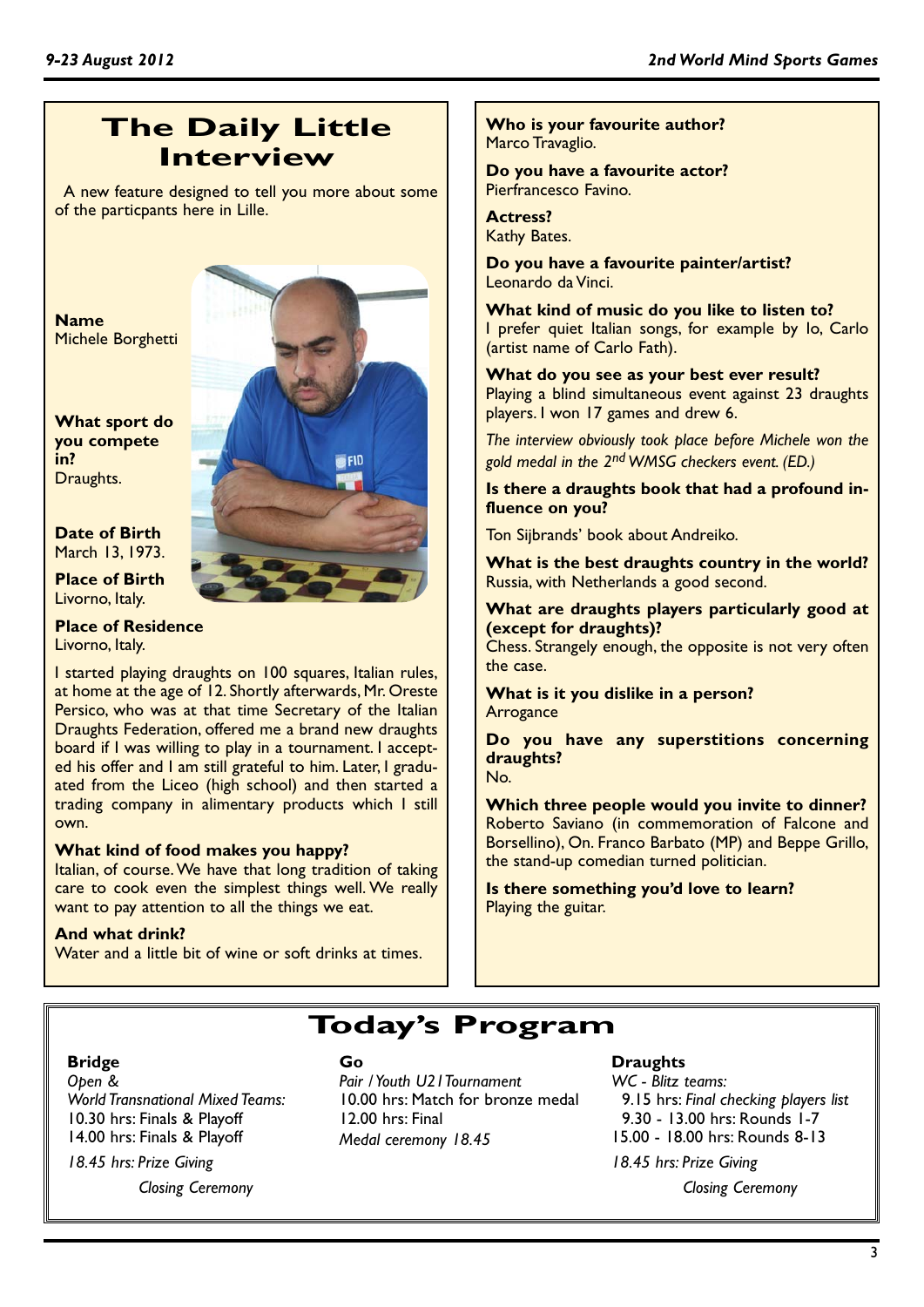## **The Daily Little Interview**

A new feature designed to tell you more about some of the particpants here in Lille.

**Name** Viktor Lin

**What sport do you compete in?** Go.



**Date of Birth** February 7, 1992.

**Place of Birth** Vienna, Austria.

**Place of Residence** Vienna, Austria.

He is hoping to be able to resume his study shortly.

Viktor's parents are both from Chinese Taipei. His father is a keen Go player so it's no surprise that Viktor started to study the game at an early age.

**What kind of food makes you happy?** Almost anything will do but, please, not too exotic.

**And what drink?** Sweet drinks.

**Who is your favourite author?** Douglas Adams.

**What kind of music do you like to listen to?** I am a musician. I started to play the violin and the piano at the age of 5.

Liszt and Prokofiev are my favourite composers.

**Do you have a favourite painter or artist?** Jascha Heifetz is my favourite violinist.

**What do you see as your best ever result?** Winning the Austrian national Go championship three times in a row.

#### **Is there a Go book that had a profound influence on you?**

Kanzufu, a book full of old Go problems.

#### **What is the best Go country in the world?** China.

**What are Go players particularly good at (except for Go)?** Logic.

**What is it you dislike in a person?** People who force themselves on you.

**Do you have any superstitions concerning Go?** Maybe yes. I often drink Coca-Cola during play and I also like good-luck charms such as, for example, wearing a yellow T-shirt.

**Which three people would you invite to dinner?** Justin Bieber, Heinz-Christian Strache and Kim Jong Un.

**Is there something you'd love to learn?** Foreign languages.



Under the patronage of UNESCO

Sous le patronage

de l'**UNESCO** 

**United Nations** Educational, Scientific and **Cultural Organization** 

- Organisation
- des Nations Unies
	- pour l'éducation,
- la science et la culture

## **Prizegiving Ceremonies**

**All these ceremonies will take place together in the Eurotop Vauban, level 3.**

| Thursday 23.08 | Go            | $6:45$ pm |
|----------------|---------------|-----------|
|                | <b>Bridge</b> | $6:45$ pm |
|                | Draughts      | $6:45$ pm |

On a regular daily basis BridgeTopics.com will transmit videos giving impressions from the Grand Palais in Lille about the 2nd World Mind Sports Games, by means of interviews with players and personalities of all sports.



The link is: **http://www.bridgetopics.com/2012-2nd-world-mind-sports-games**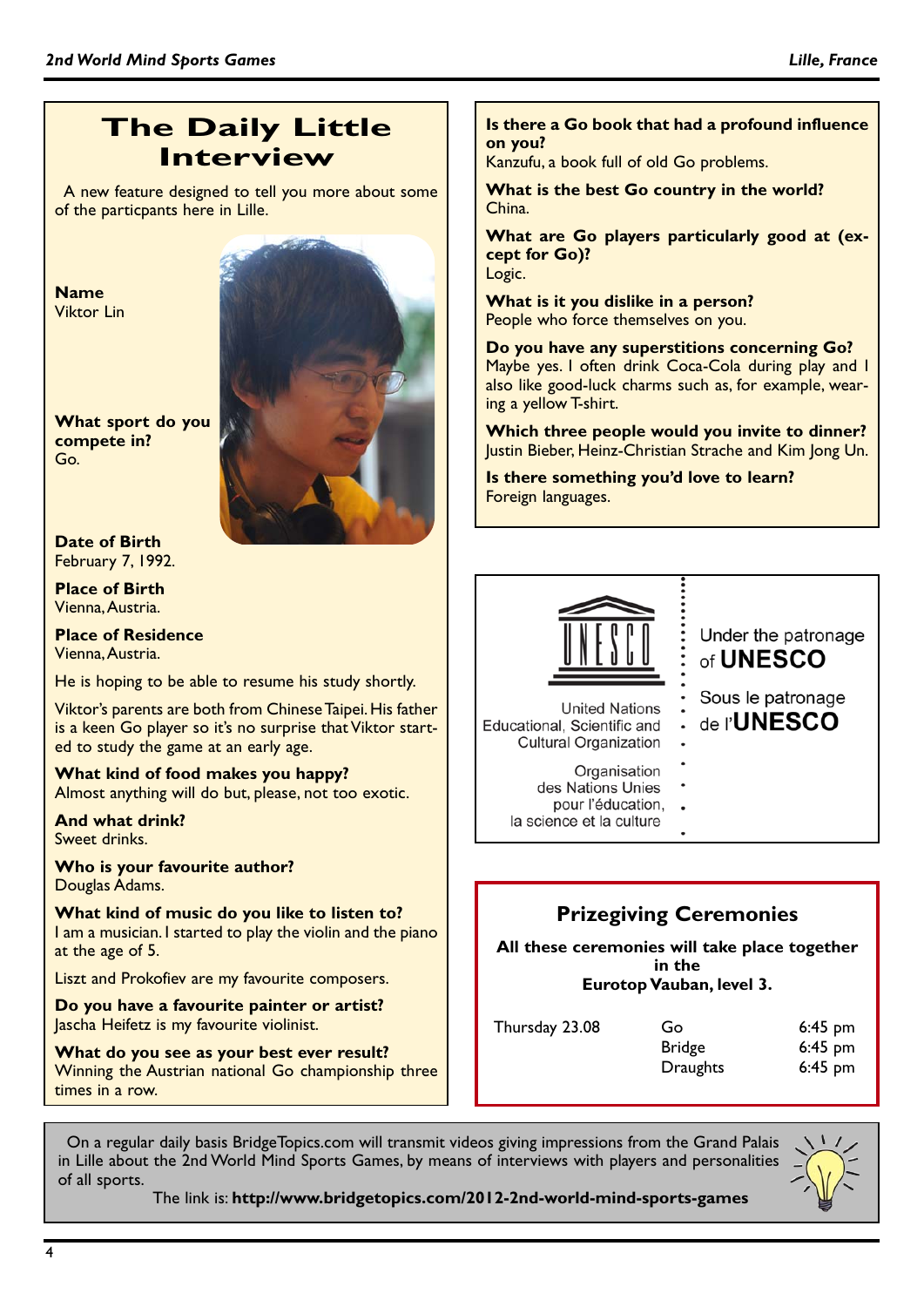## **BRIDGE RESULTS**

#### **OPEN - Final after 6 Segments**

Poland 185 - 265 Sweden

**OPEN - Playoff final results**

Ireland 152 - **249 Monaco**

| <b>WOMEN - Final final results</b>     |          |
|----------------------------------------|----------|
| Russia 140 - 209 England               | Rank     |
| <b>WOMEN - Playoff final results</b>   | 2        |
| Poland 170 - 118 France                | 3<br>4   |
|                                        | 5<br>6   |
|                                        |          |
| <b>SENIORS - Final final results</b>   | 8<br>9   |
| USA 166 - 247 Hungary                  | 10<br>п  |
| <b>SENIORS - Playoff final results</b> | 12       |
| France 224 - 149 Sweden                | 13<br>14 |
|                                        |          |

**TN mixed - Final after 3 Segments**

Milner 104.3 - 122 Canada

**TN mixed - Playoff final results**

Yeh Bros 88.7 - **121 Saic Red**

| Coup de Ville - Board a Match<br><b>Final Standings</b> |                    |            |  |  |  |  |
|---------------------------------------------------------|--------------------|------------|--|--|--|--|
| Rank                                                    | Team               | <b>VPs</b> |  |  |  |  |
| ı                                                       | STANSBY            | 72.83      |  |  |  |  |
| 2                                                       | SAIC BLUE          | 64         |  |  |  |  |
| 3                                                       | <b>DINAMO RIGA</b> | 62.38      |  |  |  |  |
| 4                                                       | <b>NORLAT</b>      | 61.2       |  |  |  |  |
| 5                                                       | SCOTLAND SENIOR    | 61         |  |  |  |  |
| 6                                                       | <b>ZIA</b>         | 59.2       |  |  |  |  |
| 7                                                       | <b>BARIBAL</b>     | 56.74      |  |  |  |  |
| 8                                                       | <b>UKRAINE</b>     | 56.09      |  |  |  |  |
| 9                                                       | LU                 | 52.2       |  |  |  |  |
| 10                                                      | <b>MIXERS</b>      | 50         |  |  |  |  |
| П                                                       | GOTARD             | 48.55      |  |  |  |  |
| $\overline{2}$                                          | <b>BADGER</b>      | 46.37      |  |  |  |  |
| 13                                                      | <b>ASCOT</b>       | 38.92      |  |  |  |  |
| 14                                                      | <b>SLOVENIA</b>    | 31.37      |  |  |  |  |

## **GO Youth U21**

#### **Chinese Taipei team domination continues**

The last day of qualification started with taking a group picture of all present participants. All gathered in front of the Grand Palais. After the picture was taken, the battle continued at the go board.

In the previous events men's single, woman's single and team tournament the Chinese Taipei team took already a lot of medals. This success is propagated in the youth tournament.

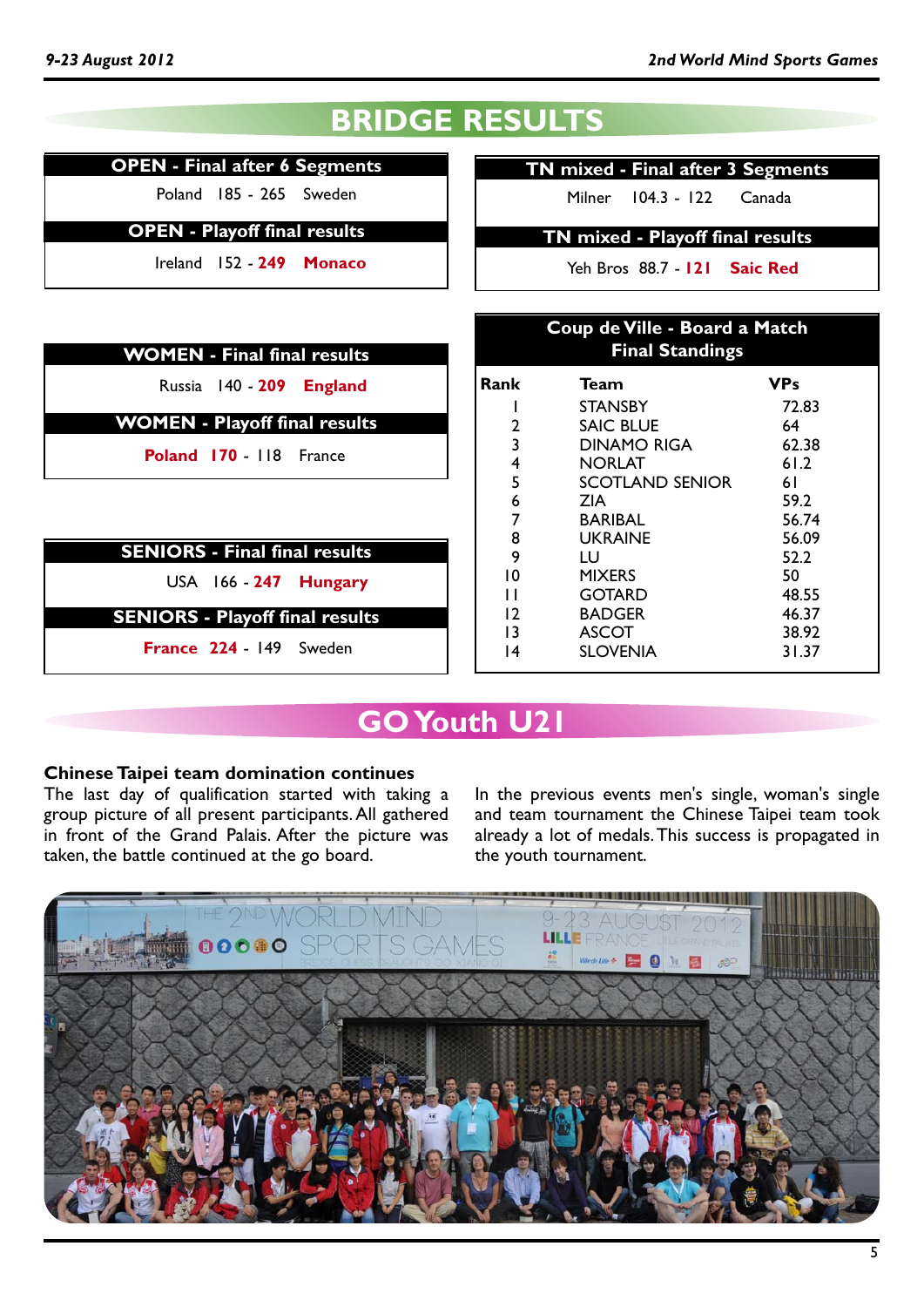| after Round 5<br>21<br>U |                                         |           |                 |                |                         |          |                  |
|--------------------------|-----------------------------------------|-----------|-----------------|----------------|-------------------------|----------|------------------|
| PI.                      | Name                                    | Str       | Co.             | MMS Pt         |                         |          | <b>SOS SOSOS</b> |
| ı                        | Tsai, Cheng-Wei                         | 7d        | <b>CT</b>       | 8              | 5                       | 32       | 157              |
| 2                        | Kao, Nai-Fu                             | <b>7d</b> | <b>CT</b>       | 7              | 4                       | 34       | 146              |
| 3                        | Hsu, Hao-Hung                           | 7d        | <b>CT</b>       | 7              | 4                       | 32       | 143,5            |
| 4                        | Zhao, Jia Rui                           | 5d        | HK              | 7              | 4                       | 5        | 145,5            |
| 5                        | Lo, Sheng-Chieh                         | 7d        | CT              | 7              | 4                       | 28       | 44               |
| 6                        | Campagnie, Rémi                         | 5d        | <b>FR</b>       | 7              | 4                       | 27       | 148              |
| 7                        | Wan, Kei Chon                           | 4d        | <b>MO</b>       | 6              | 3                       | 32       | 4                |
| 8                        | Surma, Mateusz                          | 6d        | PL              | 6              | 3                       | 30       | 144,5            |
| 9                        | Lin, Viktor                             | 5d        | AT              | 6              | 3                       | 30       | 138,5            |
| 10                       | Kwa, Jie Hui                            | 4d        | SG              | 6              | 3                       | 30       | 138              |
| П                        | Hara, Hidetaka                          | 6d        | JP              | 6              | 3                       | 29       | 137              |
| 2                        | Lu, Andrew                              | 6d        | US              | 6              | 3                       | 29       | 136,5            |
| 3                        | Noguchi, Kohichi                        | 6d        | JP              | 6              | 3                       | 28       | 146              |
| 14                       | cheong, meng hou                        | 5d        | MO              | 6              | 3                       | 27       | 137,5            |
| 15                       | Suzuki, Kaichi                          | 6d        | JP              | 6              | 3                       | 26       | 139,5            |
| 16                       | Le Calvé, Tanguy                        | 4d        | FR              | 6              | 3                       | 26       | 137,5            |
| 17                       | Chetioui, Benjamin                      | 3d        | FR.             | 5              | 3                       | 16       | 108              |
| 18                       | Sha, Irene                              | 6d        | CA              | 5              | $\overline{2}$          | 28,5     | 3                |
| 19                       | Woo, Ho Yeung                           | 5d        | <b>HK</b>       | 5              | $\overline{2}$          | 28       | 134              |
| 20                       | Fragman, Amir                           | 5d        | IL              | 5              | $\overline{2}$          | 27,5     | 129              |
| 21                       | Zhuang, Vincent                         | 6d        | US              | 5              | $\overline{2}$          | 27       | 138,5            |
| 22                       | Pelrine, Kellin                         | 6d        | US              | 5              | $\overline{2}$          | 26       | 134              |
| 23                       | Wong, Vanessa                           | 5d        | UK              | 5              | $\overline{\mathbf{c}}$ | 25       | 132              |
| 24                       | Chung, Wai Yi                           | 5d        | <b>HK</b>       | 5              | $\overline{\mathbf{c}}$ | 25       | 119              |
| 25                       | Jamkachornkiat, Krit                    | 4d        | <b>TH</b>       | 5              | $\overline{2}$          | 24       | 133,5            |
| 26                       | Leung, Ryan                             | 4d        | <b>HK</b>       | 5              | $\overline{2}$          | 23       | 126              |
| 27                       | Branchard, Antoinne                     | 2d        | FR.             | 4,5            | 3                       | 15,5     | 78               |
| 28                       | Hamrah, Schayan                         | 4d        | AT              | 4,5            | 0                       | 19       | 0                |
| 29<br>30                 | Ketelaars, Alex<br>Leow, Gabriel Zhihui | ١d<br>3d  | <b>NL</b><br>SG | 4<br>4         | 4<br>$\overline{2}$     | 13<br>22 | 94,5<br>121,5    |
| 31                       | Ben-David, Reem                         | 3d        | IL              | 4              | $\overline{2}$          | 21       | 108              |
| 32                       | Popote, Damien                          | 3d        | <b>FR</b>       | 4              | $\overline{2}$          | 14,5     | 101,5            |
| 33                       | Eerbeek, Alexander                      | 5d        | NL              | 4              | $\mathsf I$             | 27       | 130              |
| 34                       | Kraemer, Lukas                          | 5d        | DE              | 4              | I                       | 26       | 122              |
| 35                       | Teng, Justin                            | 5d        | US              | 4              | I                       | 25,5     | 116,5            |
| 36                       | Trazzi, Michaël                         | ١d        | <b>BR</b>       | 3              | 3                       | 12       | 71,5             |
| 37                       | Ren Chen, Tian                          | ١d        | UK              | 3              | 3                       | П        | 80,5             |
| 38                       | Toma, Theodor                           | 2d        | <b>RO</b>       | 3              | 2                       | 23       | 92,5             |
| 39                       | Woranansiri, Bhirasidh                  | 2d        | TН              | 3              | $\overline{2}$          | 3        | 73,5             |
| 40                       | Lemasson, Roman                         | 3d        | <b>FR</b>       | 3              | $\mathbf{I}$            | 21       | 94               |
| 41                       | Amira, ZiWei Song                       | 4d        | CA              | 3              | 0                       | 25       | 109,5            |
| 42                       | Clay, Henry                             | Ιk        | UK              | $\overline{2}$ | 2                       | 17,5     | 64,5             |
| 43                       | Su, Gabriella                           | ١d        | US              | 0              | 0                       | 17       | 63,5             |
|                          |                                         |           |                 |                |                         |          |                  |

#### **Pairs Group A after Round 5**

| Pl. Name                        | Str | Co.             | <b>Pt</b>               |    | SOS SOSOS |  |
|---------------------------------|-----|-----------------|-------------------------|----|-----------|--|
| I Hung H-W, Lin Hsiao-T,6d CT 5 |     |                 |                         | 12 | 70        |  |
| 2 R.Nakasone, M.Osawa, 6d JP    |     |                 | 4                       | 16 | 62        |  |
| 3 L.Zhang, Amy Su,              | 4d  | US.             | $\overline{\mathbf{3}}$ | 16 | 61        |  |
| 4 Sam In Hang, Fu Sai L, 3d     |     | MO <sub>3</sub> |                         | 12 | 66        |  |
| 5 A.Huang, Sarah Yu,            | 5d  | CA.             | -3                      | 12 | 62        |  |
| 6 Eijkhout, Y.Roelofs,          | 2d  | NL.             | 2                       | 13 | 55        |  |
| 7 M.Crosby, M.McGill,           | ١d  | UK.             | 2                       | Н  | 66        |  |
| 8 A.Fenech, N.Cao,              | 2d  | FR.             | 2                       | 10 | 68        |  |
| 9 J.Vega, S.Rodriguez,          | 6k  | ES              |                         | 10 | 60        |  |
| 10 J.Toma, R.Toma,              | 5k  | RO              | O                       | 13 | 55        |  |

## **RESULTS -**

|              | <b>Semifinals</b>                          |  |  |  |  |
|--------------|--------------------------------------------|--|--|--|--|
|              | Cheng-Wei Tsai, CT   - 0   ja Rui Zhao, HK |  |  |  |  |
|              | Nai-Fu Kao, CT   0 Hao-Hung Hsu, CT        |  |  |  |  |
| <b>PAIRS</b> |                                            |  |  |  |  |
|              | <b>Semifinals</b>                          |  |  |  |  |

N.Kovaleva / D.Surin, RUS 0 - 1 Lin Hsiao/Hung H-W, CT Lu Yu-Hua/Lai Yu, CT 0 - 1 M.Osawa/R.Nakasone, JP

**Live Go Broadcasts from Lille**

The two top games of each round are being broadcast live:

Diagrams only on Pandanet IGS Live video on EuroGoTV.

http://www.pandanet-igs.com/communities/pandanet http://eurogotv.com/

To get access to either website, you have to create a (free) account first. Just follow the instructions.

Starting times of the rounds are 10.00 a.m. and 14.30 p.m. every day.

#### **A Notice To All Players**

Please, feel free to visit any playing area in the Grand Palais to see the other sports in progress. Time will usually permit the organisers to welcome you!

|     | Pairs Group B after Round 5 |     |     |               |                 |           |  |  |
|-----|-----------------------------|-----|-----|---------------|-----------------|-----------|--|--|
| PI. | <b>Name</b>                 | Str | Co. | <b>Pt</b>     |                 | SOS SOSOS |  |  |
| L   | Lai Yu-C, Lu Yu-Hua,        | 6d  | СL  | 5             | 13              | 66        |  |  |
|     | 2 D.Surin, N.Kovaleva, 5d   |     | RU  | 4             | 14              | 63        |  |  |
|     | 3 Li Mei Y., Lee Tik S,     | 4d  | HK. | 3             | 14              | 60        |  |  |
|     | Ditzhuizen. Diederen.       | 2d  | NL. | 3             | 14              | 60        |  |  |
|     | 5 Zhuang G., Chen Wan, 5d   |     | US  | 3             | п               | 63        |  |  |
|     | 6 L.Corlan, L.Avram,        | 3d  | RO. | $\mathcal{P}$ | $\overline{13}$ | 61        |  |  |
|     | 7 Journel-B, M.Julien,      | 3k  | FR. | $\mathcal{P}$ | $\overline{2}$  | 68        |  |  |
|     | 8 Bexfield, Bexfield,       | 1d  | UK. | $\mathcal{P}$ | П               | 65        |  |  |
|     | 9 S.Ramos, L.Masetti,       | 5k  | BR. | ı             | 10              | 62        |  |  |
| 10  | D.Bertok. A.Marconi.        | 9k  |     | O             | 13              | 57        |  |  |
|     |                             |     |     |               |                 |           |  |  |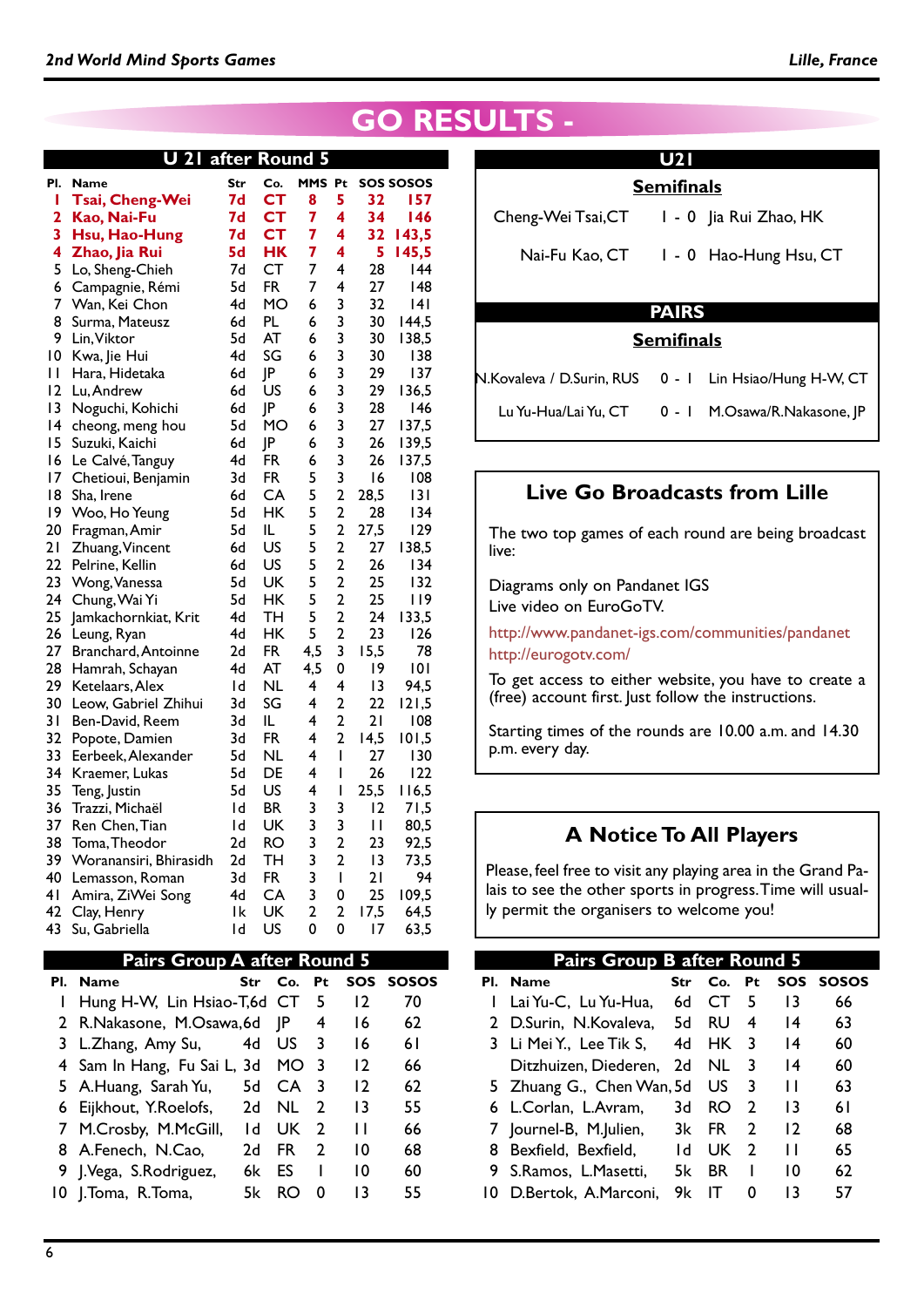## **DRAUGHTS RESULTS**

### **WC blitz MEN Final Standings**

|              | Title      | <b>Name</b>               | Fed.       | <b>FMJD Total</b> |                |
|--------------|------------|---------------------------|------------|-------------------|----------------|
| I            | GMI        | Schwarzman, Alexander     | <b>RUS</b> | A 2466            | 15             |
| 2            | <b>GMI</b> | Getmanski, Alexander      | <b>RUS</b> | A 2338            | 15             |
| 3            | GMI        | Boomstra, Roel            | NED        | A 2382            | 15             |
| 4            | <b>GMI</b> | Chizhov, Alexey           | <b>RUS</b> | A 2413            | 15             |
| 5            | GMI        | Georgiev, Alexander       | <b>RUS</b> | A 2466            | 15             |
| 6            | ΜI         | Misans, Roberts           | LAT        | A 2393            | 15             |
| 7            | GMI.       | Anikeev, Yuriy            | <b>UKR</b> | A 2392            | 15             |
| 8            | GMI        | Meurs, Pim                | NED        | A 2301            | 4              |
| 9            | GMI        | Valneris, Guntis          | LAT        | A 2411            | 14             |
| 10           | MI         | Shaibakov, Ainur          | <b>RUS</b> | A 2311            | 14             |
| $\mathsf{I}$ | GMI        | Baliakin, Alexander       | NED        | A 2390            | 14             |
| 12           | GMI        | Kirzner, Igor             | <b>UKR</b> | A 2305            | 14             |
| 13           | <b>GMI</b> | Amrillaew, Mourodoullo    | <b>RUS</b> | A 2370            | 13             |
| 14           | MF         | Bobkov, Juri              | <b>UKR</b> | A 2206            | 13             |
| 15           | MF         | Trofimov, Ivan            | <b>RUS</b> | A 2212            | 13             |
| 16           | MI         | Aligna, Massinga Damien   | <b>CMR</b> | C <sub>2300</sub> | 13             |
| 17           |            | Eyebe, Jean Marie         | <b>CMR</b> | 0                 | $\overline{2}$ |
| 18           | GMI.       | Domchev, Aleksej          | LTU        | A 2285            | $\overline{2}$ |
| 9            | GMI        | Vipulis, Raimonds         | LAT        | A 2371            | 12             |
| 20           | MF         | Milanese, Loris           | <b>ITA</b> | A 2237            | $\overline{2}$ |
| 21           | <b>GMI</b> | Dul, Erdenebileg          | MGL        | A 2233            | 12             |
| 22           |            | Permyakov, Anton          | <b>RUS</b> | A 2094            | П              |
| 23           | <b>GMI</b> | Buzinskij, Edvard         | LTU        | A 2342            | П              |
| 24           |            | Deleg, Battulga           | MGL        | A 2194            | П              |
| 25           | MF         | Provoost, Ben             | NED        | A 2324            | П              |
| 26           | MF         | Schalley, Ronald          | BEL.       | A 2224            | П              |
| 27           | MF         | Luteyn, Frits             | NED        | A 2242            | Н              |
| 28           | MF         | Machtelinck, Kevin        | <b>FRA</b> | A 2170            | Н              |
| 29           | MI         | Ludwig, Wouter            | NED        | A 2258            | П              |
| 30           | <b>MF</b>  | Tuvshinbold, Otgonbayaryd | <b>MGL</b> | A 2143            | П              |
| 31           | ΜI         | Sekongo, Leopold          | NED        | A 2165            | 10             |
| 32           | MF         | De Meulenaere, Marc       | <b>BEL</b> | A 2147            | 10             |
| 33           | MF         | Casaril, Patrick          | BEL        | A 2162            | 10             |
| 34           |            | Andreev, Aisen            | <b>RUS</b> | A 1957            | 10             |
| 35           |            | De Cokere, Hein           | BEL        | A 2151            | 10             |
| 36           |            | Budis, Oskar              | POL        | A 2104            | 10             |
| 37           |            | Duplouy, Sebastien        | <b>FRA</b> | A 2108            | 10             |
| 38           |            | Dorj, Ganbold             | MGL        | B 2073            | 10             |
| 39           |            | Moscato, Walter           | ITA        | A 2141            | 10             |
| 40           |            | De Vries, Janes           | BEL        | A 2025            | 10             |
| 41           |            | Gilbert, Babo             | <b>FRA</b> | 0                 | 9              |
| 42           |            | Shovkoplyas, Ivan         | <b>UKR</b> | A 1923            | 9              |
| 43           |            | Otten, Harry              | <b>NED</b> | B 1963            | 9              |
| 44           |            | Tserenbyamba, Otgonbileg  | MGL        | B 1953            | 9              |
| 45           |            | Wiskerke, Evert M.        | <b>NED</b> | A 1969            | 9              |
| 46           | MF         | Kychkin, Nikolai          | <b>RUS</b> | A 2076            | 8              |
| 47           | MF         | Van Der Stap, Peter       | <b>NED</b> | A 2214            | 8              |
| 48           |            | Macali, Daniele           | ITA        | A 2167            | 8              |
| 49           |            | Bat-erdene, Chimeddorj    | MGL        | $C$ 2142          | 7              |
| 50           |            | Isabirye, Dan             | <b>UGA</b> | 0                 | 7              |
| 51           |            | Nurgaziev, Airat          | <b>KAZ</b> | 0                 | 3              |

## **WC blitz WOMEN Final Standings**

|    | <b>Title</b> | <b>Name</b>                   | Fed.       | <b>FMJD Total</b> |                |
|----|--------------|-------------------------------|------------|-------------------|----------------|
| ı  | MFF          | Idrisova, Aygul               | <b>RUS</b> | B 2148            | 15             |
|    | 2 GMIF       | Nogovitsyna, Matrena          | <b>RUS</b> | A 2248            | 13             |
|    | 3 GMIF       | Balthazi, Olga                | <b>UKR</b> | A 2195            | $\overline{2}$ |
| 4  | MFF          | Sobakina, Ayyyna              | <b>RUS</b> | A 2121            | $\overline{2}$ |
| 5  | <b>MIF</b>   | Motrichko, Viktoriya          | <b>UKR</b> | A 2251            | П              |
| 6  | <b>MIF</b>   | Shestakova, Natalia           | <b>RUS</b> | A 2214            | П              |
|    | 7 GMIF       | Tansykkuzhina, Tamara         | <b>RUS</b> | A 2244            | 10             |
| 8  | <b>MIF</b>   | Litvinenko, Lyudmila          | <b>UKR</b> | B 2179            | 10             |
| 9  | MIF          | Doumesh, Vitalia              | NED        | A 2045            | 10             |
|    | 10 GMIF      | Hoekman, Nina                 | NED.       | A 2230            | 10             |
| П  | MFF          | Verheul, Heike                | NED        | A 2065            | 9              |
| 12 | <b>MFF</b>   | Azarova, Nurguyana            | <b>RUS</b> | A 2027            | 9              |
| 13 |              | Batdelger, Nandintsetseg      | MGL        | $\Omega$          | 9              |
|    | 14 GMIF      | Milshina, Elena               | <b>RUS</b> | A 2131            | 9              |
| 15 |              | Erdenetsogt, Mandakhnaran MGL |            | A 2031            | 8              |
| 16 |              | Popova, Angelina              | <b>RUS</b> | B 1988            | 8              |
| 17 |              | Munkhbaatar, Nyamjargal       | <b>MGL</b> | <b>B</b> 1911     | 8              |
| 18 | MFF          | Wu, Mei-jhi                   | NED.       | A 2102            | 8              |
| 9  | <b>MIF</b>   | Abdullina, Olesia             | <b>LAT</b> | A 2112            | 7              |
| 20 | MFF          | Leopoldova, Nika              | <b>RUS</b> | A 2140            | 7              |
| 21 |              | Kychkina, Ayanika             | <b>RUS</b> | A 1907            | 7              |
| 22 |              | Sukhee, Nyamgerel             | <b>MGL</b> | A 1857            | 7              |
| 23 |              | Gombosuren, Enktuya           | MGL        | 0                 | 6              |

## **CHECKERS**

|    | <b>MEN - Final Standings</b> |                    |            |                   |                 |  |  |  |
|----|------------------------------|--------------------|------------|-------------------|-----------------|--|--|--|
|    | Title                        | <b>Name</b>        | Fed.       | <b>FMJD Total</b> |                 |  |  |  |
| I  | GM                           | Borghetti, Michele | ITA        | 2494              | 26              |  |  |  |
| 2  | GM                           | Scarpetta, Sergio  | ITA        | 2463              | 24              |  |  |  |
| 3  | IM                           | Durdyev, Bashim    | TKM        | 2298              | 22              |  |  |  |
| 4  | GM                           | King, Ron          | <b>BAR</b> | 2486              | 22              |  |  |  |
| 5  |                              | Bernini, Matteo    | <b>ITA</b> | 0                 | 20              |  |  |  |
| 6  | GM                           | Durdyev, Baghtiyar | <b>TKM</b> | 2430              | 19              |  |  |  |
| 7  | GM                           | Morrison, Jim      | USA        | 2369              | 19              |  |  |  |
| 8  | IM                           | Kolin, Oleksandr   | UKR        | 2304              | 19              |  |  |  |
| 9  | IM.                          | Martynov, Igor     | <b>GER</b> | 2315              | 19              |  |  |  |
| 10 | IM                           | Owens, Garrett     | IRL        | 2375              | 18              |  |  |  |
| п  | GM                           | Beckwith, Richard  | <b>USA</b> | 2405              | 18              |  |  |  |
| 12 | GM                           | Faleo, Paolo       | <b>ITA</b> | 2323              | 18              |  |  |  |
| 13 | IM                           | Kareta, Filip      | <b>CZE</b> | 2332              | 17              |  |  |  |
| 4  | IM                           | Freeman, Charles   | <b>USA</b> | 2342              | 17              |  |  |  |
| 15 |                              | Tichy, Jaroslav    | <b>CZE</b> | 2082              | 16              |  |  |  |
| 16 |                              | Hydyrov, Umyt      | <b>TKM</b> | 0                 | 16              |  |  |  |
| 17 |                              | Shafir, Vitaly     | <b>ISR</b> | 0                 | 16              |  |  |  |
| 18 | ΙM                           | Oliphant, Donald   | <b>GBR</b> | 2267              | $\overline{14}$ |  |  |  |
| 19 |                              | Jolliff, John      | <b>GBR</b> | 2114              | 12              |  |  |  |
| 20 |                              | Thrane, Sune       | <b>DEN</b> | 2141              | 8               |  |  |  |
|    |                              |                    |            |                   |                 |  |  |  |